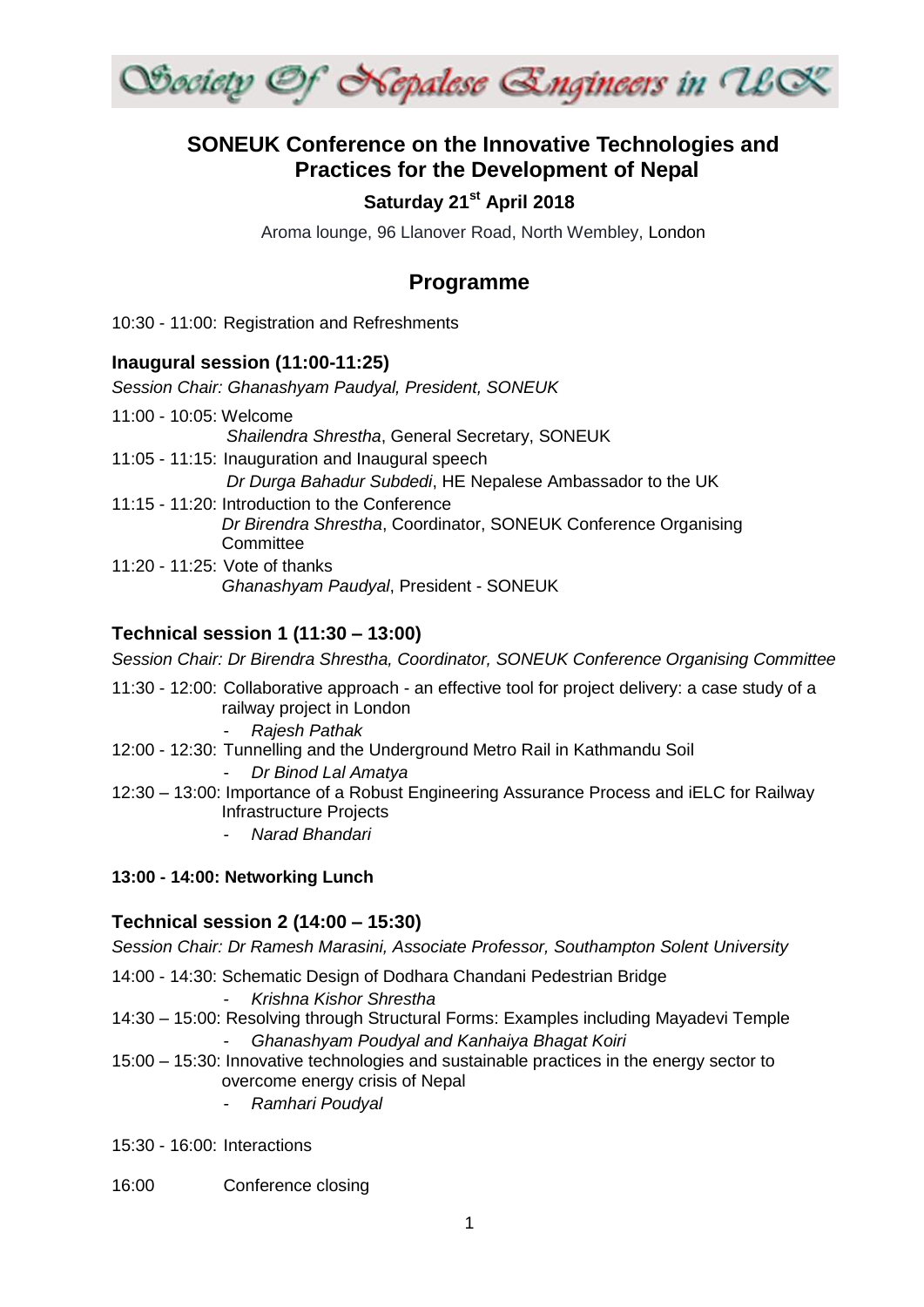

# **TECHNICAL PRESENTATIONS**

## **Collaborative working: An experience from Crossrail project** *Rajesh Pathak, MEng, Project Manager, Crossrail Southeast Section Project*

Southeast section of Crossrail project known as Crossrail Kent is one of the most successful project in the United Kingdom. Despite the challenges of difficult ground condition, integrating multidisciplinary design, complex construction interface, involvement of large number of stakeholders, constraints of site condition and requirement to keep the existing railway operational for public use while carrying construction works, the project achieved all four Key Dates as scheduled and completed on budget. The project was finalist team under "Great Team Work" category for Network Rail infrastructure project award 2017. The project is also short listed under two categories of "collaborative working" and "effective construction planning" for UK Rail Industry Award (UKRIA) 2018. This paper discusses the project scope in brief; project interface and stakeholder management, major challenges faced by the project and collaborative working for successful delivery of the project.

# **Tunnelling and the Underground Metro Rail in Kathmandu Soil** *Dr Binod L. Amatya, Consulting Civil Engineer, Arcadis, London*

Kathmandu is an historic city with heritage areas everywhere. Modern Kathmandu has however evolved haphazardly without adequate urban infrastructure and planning. As a result, public spaces are limited, and the city is facing transport chaos and environmental disorder, especially air pollution. An underground metro railway system could provide a mass transit capability in the city, which could bring economic prosperity, improved quality of life and sustainable development in the region. However, when building a network of underground rail tunnels beneath the city, the complex ground conditions within the valley need to be properly considered.

In this context, this paper highlights the need for the underground metro rail development in the Kathmandu Valley and sets out the economic and technical opportunities for such development. This paper also highlights and discusses the challenges imposed by the nature of the subsurface soils and geology of the valley for such potential development and looks at how to build appropriate rail infrastructure in the local context.

## **Importance of a Robust Engineering Assurance Process and iELC for Railway Infrastructure Projects**

### *Narad Bhandari, Lead Senior Project Engineer, Network Rail, London, UK*

One of the major constituent of engineering failures is the quality of design production and construction activities lacking good engineering process in place. Through a robust engineering assurance process [EAP], a project can be developed and delivered effectively and efficiently in line with all relevant standards and governance. This reduces project and safety risks, ensures the requirements are met and optimises the balance between quality, time and cost. One such approach is Integrated Engineering Life Cycle (iELC) tool, which has recently been developed for conducting EAP for Network Rail infrastructure projects to improve quality of design and construction activities. This approach provides better relationship between Project Management and the Project Engineering activities as part of continuous improvement in managing engineering processes.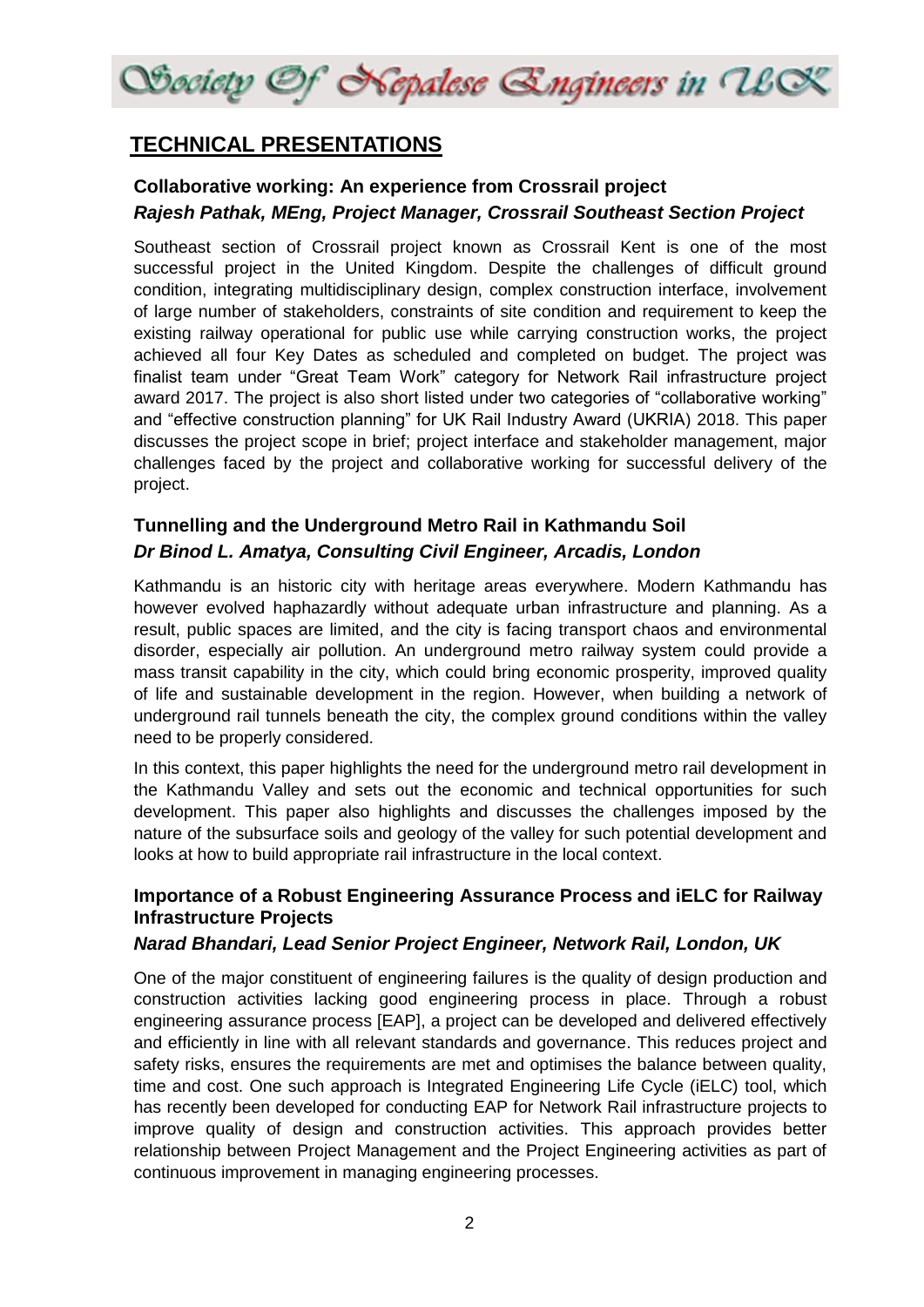

The design and construction of most of the major projects in Nepal are carried out primarily by donor/investor's own "Design and Build" contractors or selective consultants or contractors. Government agencies do not have full visibility of what Engineering Assurance activities are undertaken by them. This may lead to engineering failures if compromise in engineering design or construction activities. Complex projects like Railway System consist of very complex and multidisciplinary infrastructures with many constraints and limitations. Therefore, the structure of Engineering Assurance Team, Review and Acceptance process discussed in this paper illustrating how iELC-like tool can be implemented for any future Railway Infrastructure development as well as other infrastructure projects in Nepal to minimise risks during design, construction, operation and maintenance stages.

### **Schematic Design of Dodhara Chandani Pedestrian Bridge** *Krishna Kishor Shrestha, Senior Highway Engineer, Jacobs, Kings Hill, Kent*

Dodhara and Chandani are two village development committees (VDCs) connected to mainland Nepal only by a 1400m long pedestrian bridge over Mahakali River. Due to the length of the bridge, different structural spanning systems such as Cable Car system and Multi-span suspension bridge proposed initially were not up to the criteria of operation, maintenance and structural performance. Taking this challenge to find an appropriate solution for the unique pedestrian bridge, a review of various motorable bridges in the world was carried out. This led to the development of an innovative structural system by joining serial simple suspension bridges with mid anchorage piers to cover 1400m wide crossing. The exploration of various 'Non-standard Solutions' combined with creativity and innovation helped to choose the right choice of the schematic design of the pedestrian bridge. This paper describes background of the project and details the desktop study carried out to select serial suspension bridge as the design option.

# **Resolving through Structural Forms: Examples including Mayadevi Temple** *Ghanashyam Paudyal, Principal Engineer, WFS Corps, London Kanhaiya Bhagat Koiri, Senior Engineer, Axiom Structures, London*

It is a common practice to conceptualise structures uniquely and off the traditional track for aesthetic reasons. In addition, site conditions, surrounding constraints and environmental challenges are increasing a push for a unique configuration. As these complexities are growing, structural engineering is facing challenges to conceptualise, analyse and design of such structures. Recent developments in analytical tools with computerised automation in analysis and design are assisting engineers to deal with such complex situations. Though the development of new and hybrid materials along with construction techniques are helping, choosing appropriate structural form has historically been one of the key challenges.

Decision on structural form in complex situations demands a perfect blend of the knowledge of theory, design tools and construction practices. This requires experience and sound understanding of structural knowledge and behaviour. In this context, this paper highlights the importance of structural forms, explains how choosing these appropriately helps to resolve difficult issues and provides some real project examples that had been applied in Nepalese context where both the design and construction techniques are far behind compared to the developed nations.